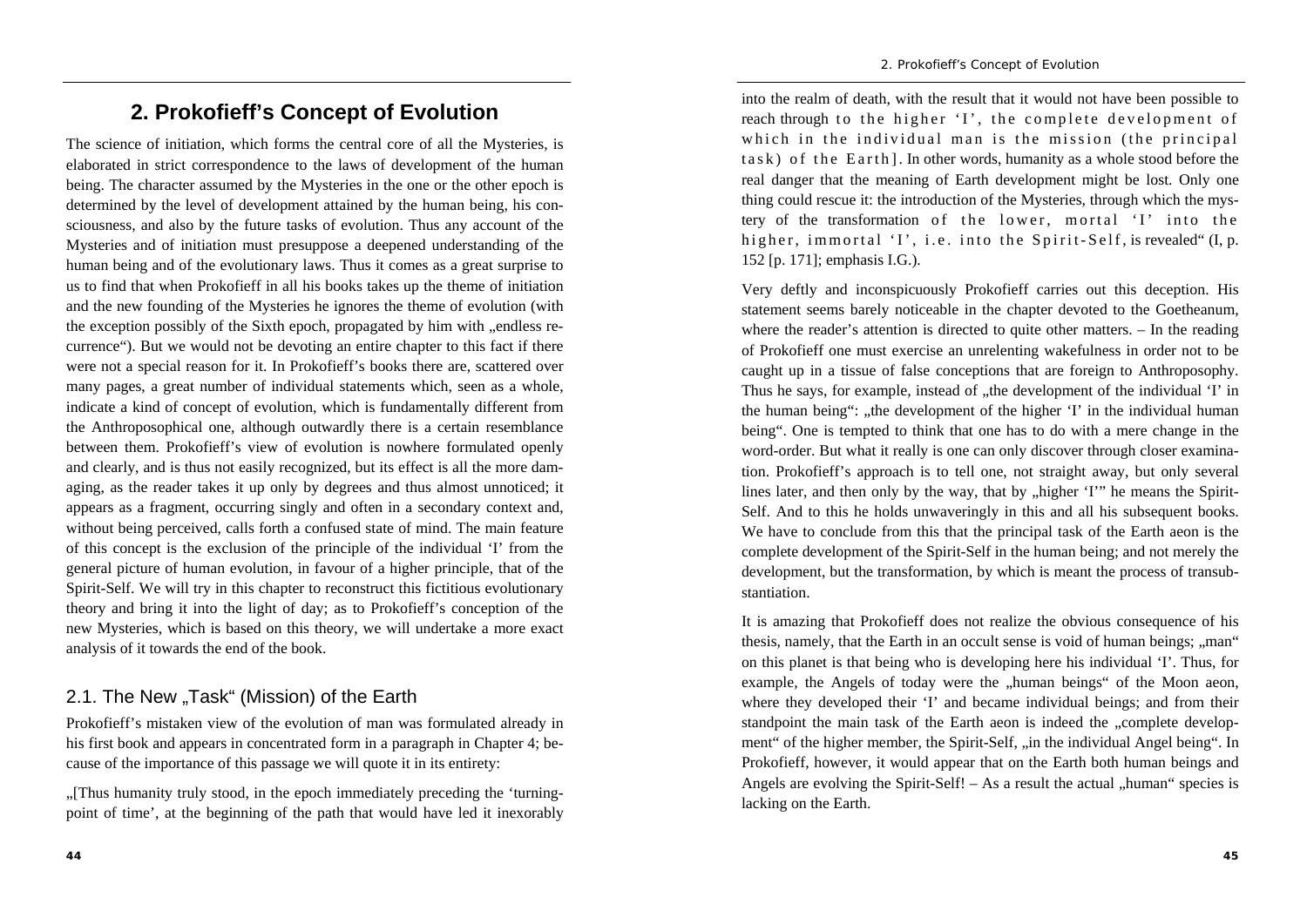The incompatibility of this thesis of Prokofieff with the spiritual-scientific concept of development requires no lengthy demonstration. One only needs to be able to count up to five, in order to grasp the following basic principle of evolution. Putting it simply, one could say: In each aeon of the sevenfold planetary sequence – from Saturn to Vulcan – a new member is added to those that have been attained on the previous planetary stages. In the unfolding of this new member and its working together with those already present, consists the evolutionary task of the aeon in question. The Earth aeon continues the development of Saturn, Sun and Moon as the fourth member in this series. Accordingly, the fourth member or principle is incorporated into the human being on the Earth, through which for the first time he is given the possibility to unfold his individual 'I'-consciousness and realize in himself the free spirit. This fourth principle, which was originally bestowed, as group-'I', upon the whole of humanity by the Spirits of Form, came into interaction with the three bodily sheaths of man developed in the previous aeons, and works now at the unfolding of the threefold soul. It attains final individualization in its highest soul-member, the Consciousness-soul. The development of the threefold soul, and the 'I' consciousness which unfolds on the foundation it provides, together constitute the principal task of the Earth (from the standpoint of man). But what about the fifth principle, the Spirit-Self? This will only become the possession of the individual human being in the following aeon, that of Jupiter. The task of the human being in that aeon – and not at all on the Earth – will be the complete development of the Spirit-Self.

Rudolf Steiner stressed that one should distinguish this great evolutionary stream of the planetary incarnations from the more intimate one, which takes its course in the period of the post-Atlantean Earth development and is connected with the finer elaboration of the different members of human nature. – Prokofieff is unable to grasp this distinction. In the course of the post-Atlantean period the human being, out of his own 'I'-forces, carries his development forward as far as the consciousness-soul. According to Rudolf Steiner this development would not be complete unless in the  $6<sup>th</sup>$  post-Atlantean epoch a higher principle, the Spirit-Self, were to enter the human being. Earthly man, however, cannot develop this alone; he needs the help of higher beings. Rudolf Steiner expresses it thus: .,Up to the end of Earth-evolution the human being should be developing his 'I'. He would have the opportunity to accomplish this within the realm of Sentient, Rational and Consciousness soul. But the actual Spirit-Self is

only to become the possession of man on the later Jupiter; only then will it really belong to the human being. On Jupiter the human being will stand in relation to the Spirit-Self, in approximately the same way as he stands on Earth towards the 'I' … We say of our 'I': that is what we are ourselves … When in the next, the  $6<sup>th</sup>$  post-Atlantean epoch, the Spirit-Self will come to expression, we will not be able to address this Spirit-Self as our Self, but we will say: Yes, our 'I' has developed itself to a certain stage, so that, as though from higher Worlds, our Spirit-Self can shine down as a kind of angel-being, which we are not ourselves … And only on Jupiter will it so appear, that it is our own being, like our 'I'" (9.1.1912, GA 130).

Let us leave this problem for the moment and return to the statement of Prokofieff we quoted above. Is it really the case that in the period preceding the "turning-point of time" the event happened that he describes? It turns out that this paragraph in his book is nothing more than the re-wording of a statement of Rudolf Steiner, but with a shift of meaning. To enable the reader to convince himself that this is so, we quote Rudolf Steiner in full: ..... at the time when the events of Palestine were taking place, and the human race moving over the Earth had arrived at the place where this decay of the physical body had reached its climax, and where for this reason there was a danger for the entire development of mankind that the 'I'-consciousness, the central achievement of Earth-development, might be lost. If nothing further had been added to what was there up to the events of Golgotha, the process would have continued – more and more the destructive element would have entered the physical being of man, and the human beings born after the event of Golgotha would have had to live with an ever more dimmed feeling of their 'I'. That which depends on the perfection of the mirroring by a physical body would have grown ever more dull" (11.1.1911, GA 131).

The reader can now compare the two texts and reflect upon the validity of such "interpretations" of statements of Rudolf Steiner. He speaks here of the extinction of individual 'I'-consciousness and not of the "impossibility of reaching through to the Spirit-Self". What Spirit-Self could this be, and that f o r h u  $m a n i t y$ , at a time when it had not even developed the Mind-soul, and the way to the Spirit-Self will only be opened up for it in the  $6<sup>th</sup>$  cultural epoch? Why does Prokofieff not speak also of the impossibility of reaching through to Life-Spirit and Spirit-Man, as this would not have been significantly further removed from reality?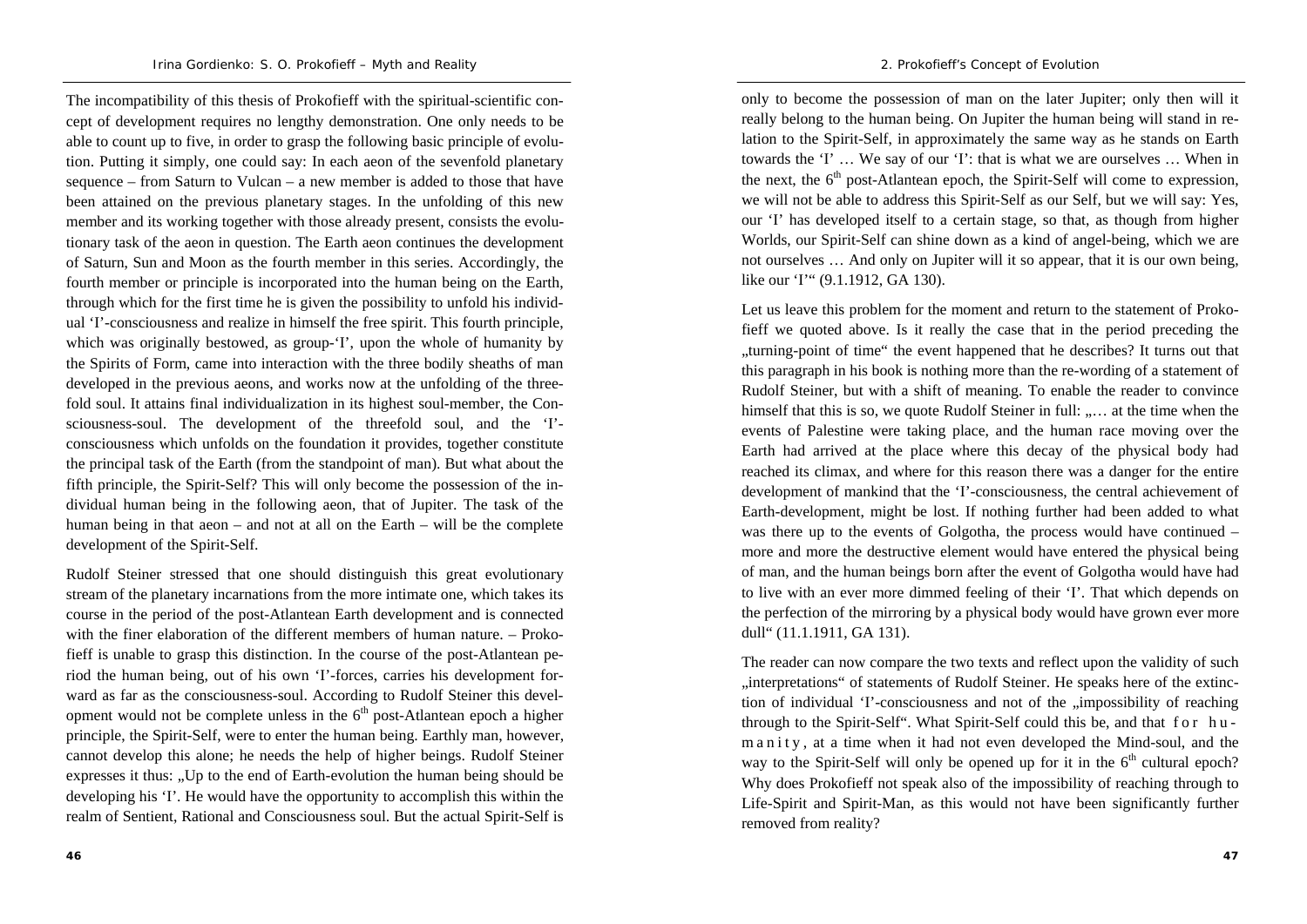He also maintains that it had been possible to rectify the situation through the revelation of the Mystery of transformation (Transsubstantiation) of the lower 'I' into the Spirit-Self. If, as he claims in his autobiographical essay, he has read . Occult Science", then he should be aware that the Spirit-Self is the astral body that has been taken possession of and transformed by the 'I' (GA 13, Chapter 2), i.e. an astral body that has been transformed through 'I'-activity, and not an 'I' that has undergone  $Transsubstantiation$ . Or could Prokofieff mean by the lower 'I' the astral body? What right has he to call it an 'I', albeit a lower one? From this it would follow that human beings already in the Moon aeon possessed an 'I'!

Why in this case could one not equally well call 'I' etheric or even physical body? And where is, then, the individual 'I', the fourth principle of man? – Prokofieff is silent on this question. The lack of a concept of the individual 'I' does not disturb him in all his constructions; for him the dichotomy of l <sup>o</sup> <sup>w</sup> <sup>e</sup> <sup>r</sup> and higher 'I' is quite adequate, whereby the higher 'I' always stands for the Spirit-Self, and the lower for heaven-knows-what (this problem will be dealt with in more detail in 2.2.). The 'I' as such is nowhere to be found!

But what really happened through the Mystery of Golgotha? Rudolf Steiner's explanation sounds quite different from that of Prokofieff. Rudolf Steiner says that the germ of the 'I' was laid into the human being already in the Lemurian period, but that the possibility of taking hold of the 'I' consciously only arose towards the end of the Atlantean period and gradually developed from then on. – "In order that we can acquire the 'I'-consciousness on Earth, our physical body with the brain-organization has to function as a mirroring apparatus" (11.10.1911, GA 131). The Luciferic working had a certain destructive influence upon the phantom (the spiritual form-body) of the human physical body. And this phantom was rescued by the Christ. After the Mystery of Golgotha , the spiritual bodies, the phantoms of all human beings, have their source in that which arose from the tomb … And it is possible to establish that relation to the Christ through which the earthly human being infuses into this otherwise disintegrating physical body this phantom which arose out of the tomb of Golgotha … Through the process of infusing into himself this indestructible body he will come, over the course of time, to make his 'I'-consciousness ever brighter and brighter ... " Thus the Mystery of Golgotha is the "salvation of the human 'I'" (ibid.). We have therefore to do with the 'I' and 'I'-consciousness. not with the Spirit-Self.

But as Prokofieff speaks of the ... introduction of new Mysteries for mankind, which contain the mystery of the transformation [Transsubstantiation] of the lower 'I' into the Spirit-Self", let us compare with this what Rudolf Steiner says about the changes in the life of the Mysteries after the Mystery of Golgotha: ..... The essential nature of the Christ-event is the following: That human development to which we have referred as the living ascent (Hinaufleben) of the soul to the realms of the spirit, which in pre-Christian times could only be achieved within the Mysteries, and by virtue of the fact that the 'I' in a certain way – to the extent that it was developed in the normal human consciousness – was dimmed down; that human development was to receive such an impulse that – though for the most part this belongs as yet to the future – c an p  $re$ serve for the human being that 'I'-consciousness which in our time he only possesses for the physical sense world. This progress in human evolution, which came through the Christ-event, is at the same time the greatest progress that has ever been made, and will ever be made, in Earth-development and human evolution" (9.9.1910, GA 123).

Here again reference is being made to the 'I'-consciousness as it unfolds in the normal human life, to that 'I' which Prokofieff calls, in contrast to the Spirit-Self, the "lower I". This individual 'I'-consciousness which the human being possesses on the physical plane, had the possibility, after the Mystery of Golgotha, of upholding itself in the spiritual worlds, and this represents the greatest progress in the Earth-development. What Prokofieff ought to know already, is the fact that in the Mysteries the most important aim was the development of the 'I'-consciousness. The only rational sense that can be found in Prokofieff's statement concerning the transformation (Transsubstantiation) of the lower 'I' into the Spirit-Self, lies in the fact that the human being begins to experience the Spirit-Self as his 'I'; but this, as we said, leads him beyond the limits of Earth-development. This condition will be a hallmark of the normallydeveloped Jupiter man, but on the Earth this only applies to the high Initiates, not at all to mankind as a whole.

The degree to which Prokofieff's interpretation of the Mystery of Golgotha diverges from a true understanding of its meaning for Earth-development; how far removed he is with his untimely "Spirit-Self" from reality, and from an understanding of the meaning of the Earth-development, can be illustrated by a statement of Rudolf Steiner concerning the Christ-being: "Thus Christ is a being with a fourfold nature – just as the human being is, on the microcosmic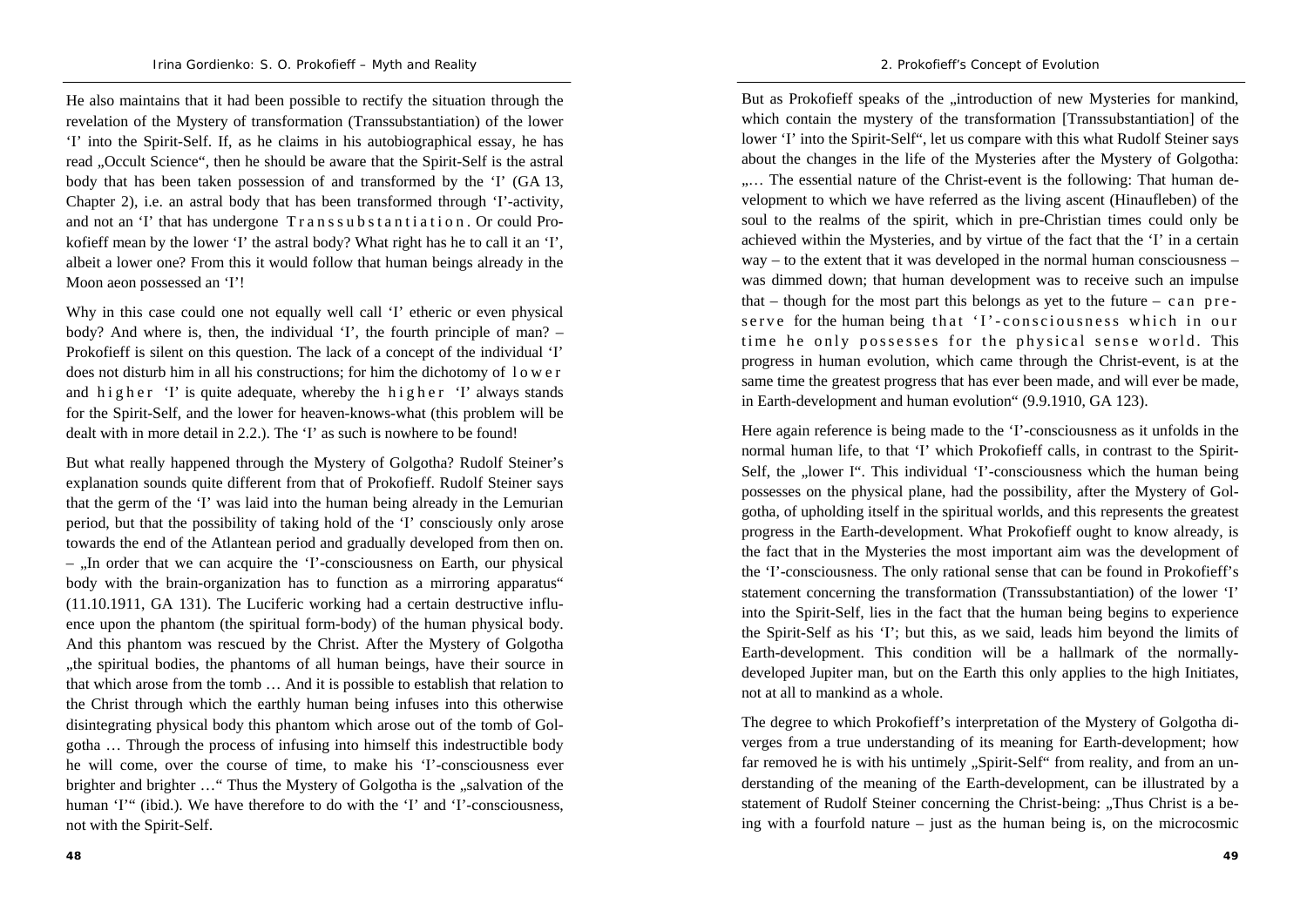level. When He descended to the Earth everything in His being was brought to bear in such a way that His fourth principle came to expression in the most perfect possible form. Now within the macrocosm and microcosm there is a deep inner relation between every numerical principle and that which corresponds to it, bearing the same number, on the other side. The fourth macrocosmic principle in the Christ corresponds to the fourth microcosmic principle in man, and the fifth in the Christ will correspond (on Jupiter) to the Spirit-Self in man. The Christ is a being who had developed himself macrocosmically as far as the fourth principle, and who during the passage through Earth will develop his fourth principle through giving everything in order that man may develop his 'I' … It will not be the Christ who, let us say, will encourage human beings to bring to expression in the future anything other than the actual 'I', the innermost essence of the human being, to an ever higher and higher level …

… the Christ comes to the Earth with something that is closely related to man's fourth principle. – It does not lie within His nature to lead the human being beyond himself, but only deeper into his own human soul-nature … The progressive inwardizing of the human soul into unbounded depths, that will be the gift of the Christ-impulse" (9.1.1912, GA 130).

Thus we see that already in his first book Prokofieff departs radically from esoteric Christianity in his view of the aim of Earth-development. It is without doubt unprecedented to speak of the development of the fifth principle as being the p r in c i p l e t a s k of the fourth, the Earth aeon; yet another reason why he should found his own occult school, which differs greatly, however, from the school of Anthroposophy.

## 2.2. The Five-Membered Superman of the Earth Aeon. From Individual Death to Group Freedom

Prokofieff is in a great hurry to incorporate the fifth principle into the human being; in his opinion the Earth mission is the complete development of the Spirit-Self – half the Earth aeon is already past. Now it is really interesting to note that his striving coincides with the interest of a number of Luciferic beings who remained behind in the Moon aeon; Rudolf Steiner speaks of them in the lecture we have already quoted (9.1.1912), where he says that they implant into the human being, in a parasitic way, their not yet fully evolved, higher microcosmic principle (fifth, sixth or seventh, according to their stage of develop-

ment), and use the human beings who are thus possessed, for their own further development under Earthly conditions. And whereas the Christ encourages the human being only to unfold his own 'I', these beings strive in an unnatural way to lead human beings beyond themselves, to inspire them suggestively to become a superman, to reach as far as the seventh principle already during the Earth development (GA 130).

And now we discover that in Prokofieff's book "The Spiritual Origins of Eastern Europe and the Future Mysteries of the Holy Grail" (IV), the fivemembered Earthly man appears in his completeness. The author enumerates the following five [main] members of man's being: physical body, ether-body, astral body, the 'I', and Spirit-Self (the higher 'I') (IV, p. 53 [ibid.]). Where did he find such a human being? Earthly man has four members, and that until the Sixth post-Atlantean cultural epoch. Shortly before, Prokofieff writes that in the  $6<sup>th</sup>$  epoch , the fifth member, Manas or Spirit-Self, will be awakened in the human being" (ibid.), but this is not correct. The indication of Rudolf Steiner relating to this we have already quoted: In the sixth culture epoch the Spirit-Self is not awakened in the human being, but it overshadows him like an angelbeing, and cannot therefore be spoken of as a [principal] member of man's being.\* In the Jupiter aeon the Spirit-Self will indeed be awakened in the human being, but not merely as an addition to the members already developed. In that period the human being will pass through a fundamental metamorphosis. The 'I'-Consciousness will indwell the astral body. In proportion as the 'I' with its self-consciousness transforms and takes hold of the astral body the latter will change into Spirit-Self, not suddenly, but through the course of the entire Jupiter aeon. Prokofieff's book, however, is describing the Earth aeon and not that of Jupiter.

One of the main weaknesses of Prokofieff's thinking is that it is neither analytic nor synthetic, but "affirming", "showing the way", i.e. Prokofieff is not so much a thinker as an ideologue. Thus, not only is the concept of method in science foreign to him, but he has no sense for the nuances and reciprocal relations which are of special importance in Rudolf Steiner's communications. If one now tries to fathom why Prokofieff places such emphasis on the development

<sup>\*</sup> He even quotes a statement of Rudolf Steiner which is in obvious contradiction to his own thesis: ..... if [the Spirit-Self in the  $6<sup>th</sup>$  cultural epoch] can only descend into a human community that is permeated by brotherhood" (IV, p. 94; quote from lecture of 15.6.1915, GA 160).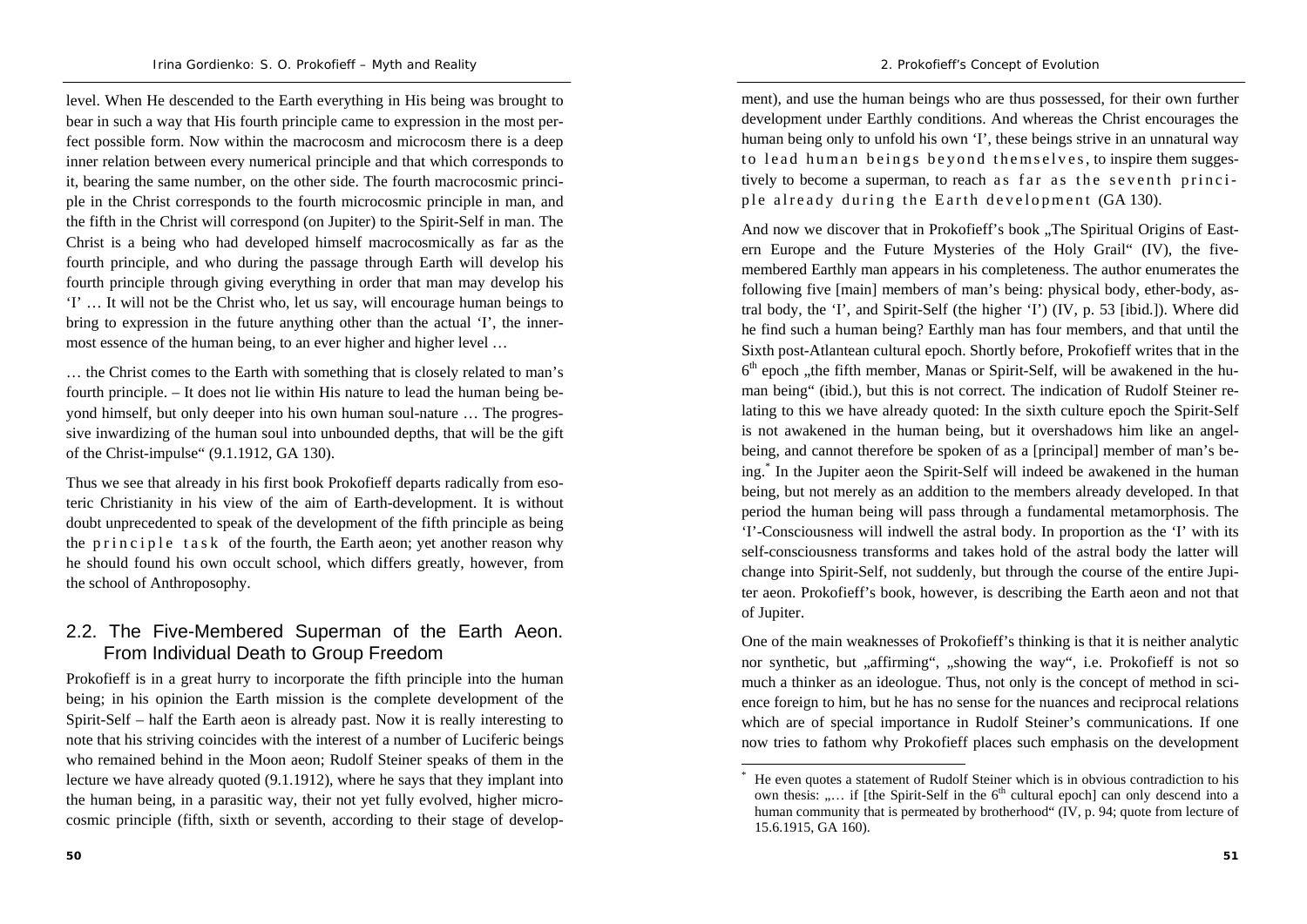of the Spirit-Self in the Earth aeon, one might recall a place in the lecture of Rudolf Steiner held on 16.5.1908, where he says: "The human beings, however, who have not taken the opportunity on the Earth to develop the fifth member, will appear in their development on Jupiter as nature-spirits" (GA 102). No doubt Prokofieff has read this lecture, but has not noticed that this quotation anticipates another: '… The human being will have developed the fifth member of his being, Manas, on the Jupiter stage."

It was our aim here to show that the elements of evolution are revealed within a coherent whole, whereby a clear distinction must be made between what is still at a stage of preparation, and what is yet to be brought to completion. It is clear that if the human being does not create the necessary condition for the development of the Spirit-Self on Jupiter, he will appear there as a retarded being. And in the present case the pre-condition lies in the development of the autonomous 'I' in the threefold soul, and in this the experience of moral intuitions as a result of its being overshadowed by the Spirit-Self. It is an undeniable fact that Rudolf Steiner characterized, with the entire content of spiritual science, the development of the 'I' in the Earth aeon as a task of the highest significance. Why Prokofieff does not understand this is a complete riddle.

But let us move on to a further hypothesis. Could it be that Prokofieff wishes to present the human being as a whole, corresponding to his archetype which is revealed in stages and in the most diverse aspects through the course of all seven aeons, from Saturn to Vulcan? In this case, however, the human being would have, not five, but seven members, as the seeds for the three highest spiritual members were laid in his three bodies in the three previous aeons. Why then does he pay no attention to Life-Spirit and Spirit-Man? Why this continual stressing of the Spirit-Self?

ciple prematurely, because they believe that these are more important spiritually than the macrocosmic Christ-'I'. Prokofieff speaks continually of the Christ, but, as we have seen from one example (para. 2.1.), he develops a onesided and tendentious Christology of his own, which he puts together out of Rudolf Steiner's Christology and places entirely in the service of the Spirit-Self.\* Moreover, he develops it in an extremely inconsistent, chaotic way, even in "The Spiritual Origins of Eastern Europe [Russia] ...", where he postulates a five-membered human being. Here he declares with no explanation:  $\pi$ Th at the Spirit-Self principle is still in the higher worlds and is not attainable in full consciousness by any of those incarnated in a physical body" (p. 123); that the real entry of the Spirit-Self into the evolution of humanity will only take place in the Jupiter aeon (p. 122), meaning, therefore, after the human being has completely developed this in the Earth aeon – but not in full consciousness, only in a sleeping or, perhaps, trance condition. One gets the impression that Prokofieff's own consciousness splits into two parts: all that he derives from Rudolf Steiner on the one hand, and what he says himself on the other, though the irreconcilable nature of both – we are forced to conclude – remains unnoticed by him.

In order to gain a glimpse of the peculiar conclusions to which the inconsistency of Prokofieff leads when he is setting out his views, we feel the moment has come to ask: what does he mean by the ..lower I"?

We have already alluded to this problem with an ironical observation (para. 2.1.). In Prokofieff's opinion the principle task of the Earth consists in the complete development of the individualities who are already highly developed, and also of the angels. In other words, the Earth thereby becomes the planet of

This is a fanatical and blind fixation on the fifth principle of man's being, which occurs in all his books and is quite inappropriate in our time. He calls the Spirit-Self the [highest spiritual] ideal (IV, P. 113 [p. 119]), thereby devaluing the two still higher spiritual members. In so doing he forgets that for the ordinary human being the highest spiritual ideal is Christ Himself, and not an abstractly understood fifth microcosmic principle. How can one not recall Rudolf Steiner's warning in the lecture quoted above, where he says that in the not too distant future there will be human beings who, in short-sightedness, will heed those Luciferic beings who wish to endow them with the higher prin-

Prokofieff's wish to renew spiritual science under the banner of the Spirit-Self is all but insatiable. In his book "Spiritual Origins of Eastern Europe ..." he writes the following: ..Looking at this 'Pietà-Motif' Parzival has a first inkling of the fact that (now Prokofieff quotes Rudolf Steiner) '… if he had asked about the wonders of the Holy Grail, he would have experienced in the new form the connection that exists between Isis and Horus, between Mother and the Son of Man', or, in the terminology of modern spiritual science (now Prokofieff's own formulation): the mystery of the interaction between the spiritualized Consciousness-soul and the Spirit-Self" (p. 135). We would compare this passage with the statement of Rudolf Steiner: "Son of Man is 'I' and astral body as they have emerged in the course of Earth-evolution … For this, there is in occult language the technical expression 'Son of Man'." (25.5.1908, GA 103).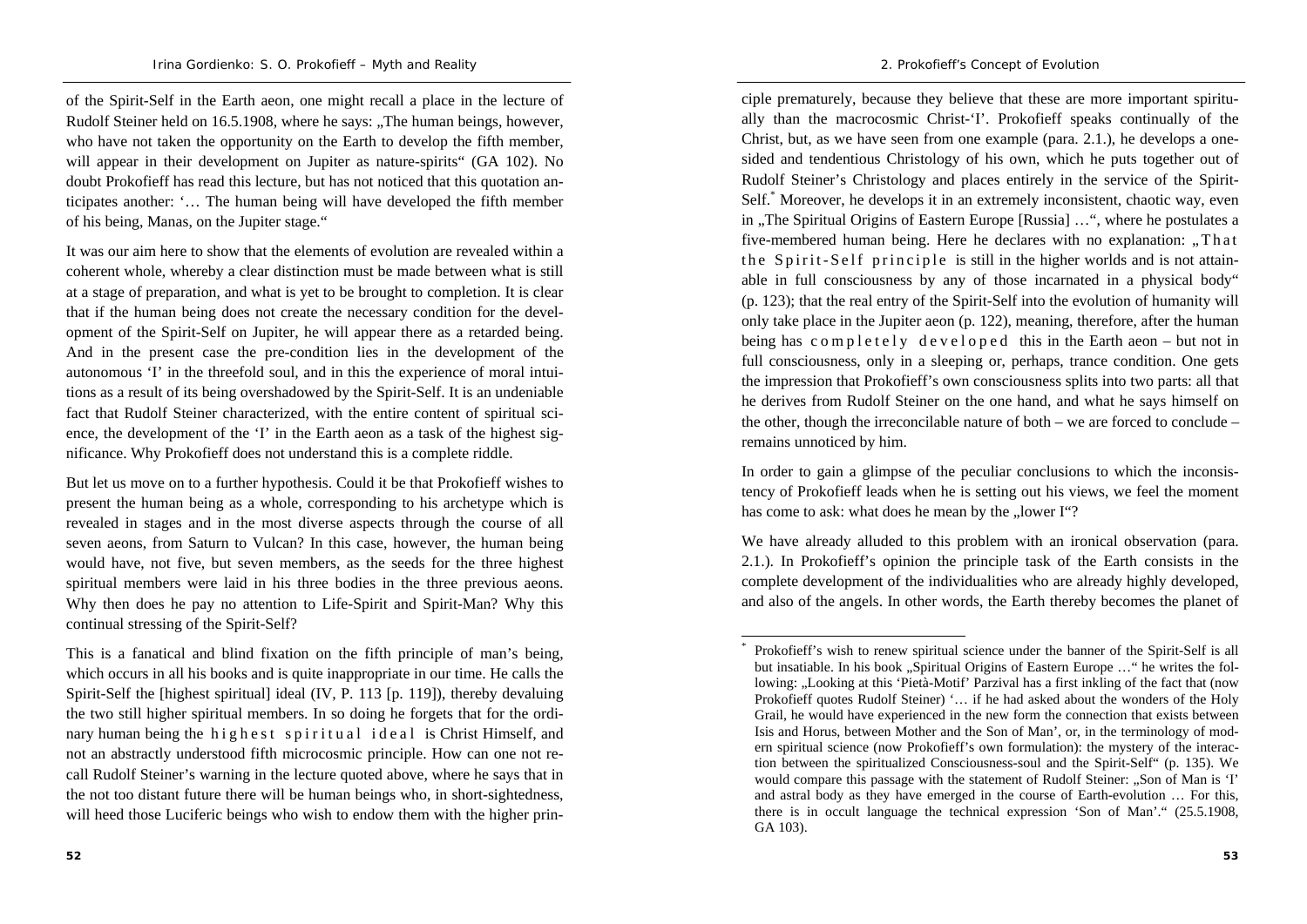the superman, which was already asserted by Nietzsche's well-known hero Zarathustra – and yet how many times falsely interpreted! – But let us take one point at a time.

For the sake of orientation we will take that definition of the ... lower I" given by Prokofieff in  $\alpha$ . The Occult Significance of Forgiveness" (V), where he says:  $\alpha$ ... only out of [the forces] of the fully-developed individual  $'I'$ , which unfolds within the Consciousness-soul, and from there seeks the way to the higher 'I' [can] the true deed of forgiveness ... be accomplished ... This relation of the lower to the higher 'I' in the act of forgiveness is indicated by …" (p. 17 [p. 13]; emphasis I.G.).

Here we have the assertion: the lower 'I' is the fully-developed individual 'I', which unfolds in the Consciousness-soul (higher  $T =$  Spirit-Self).

Elsewhere in the same book Prokofieff attaches baseness and bad qualities to the lower 'I', and admonishes us to overcome them. Evidently he now longer means that 'I' which, at the beginning of the book (as quoted above), he refers to as individual and as possessing a moral will of its own. Or is it the same after all? As Prokofieff employs an unclear terminology the impression might arise in the reader that he is describing different nuances of the self-revealing human 'I'. However, when one looks more closely one discovers that he is leading the reader – and perhaps himself – by the nose. He uses four different terms to refer to one and the same concept. Sometimes he speaks of the 'I', then of the lower 'I', of the normal everyday (gewöhnliche) 'I', and of the individual 'I' – for him these are all synonymous. But if he uses them in alternation with one another, they end up by cancelling each other out, thereby leaving the human being without an individual 'I'.

On the one hand Prokofieff borrows the concept of the 'I' from Chapter 2 of "Occult Science", where we read of the fourth principle, endowed with the faculty of memory which provides the actual foundation for waking 'I' consciousness. This fact is cited in Chapter 4 of the above-mentioned book (V), in order to build up on this basis his theory of forgiveness. But the 'I' remembers, and interruptions in the memory entail interruptions in the 'I' consciousness. In his search for a way out of this dilemma Prokofieff arrives at the conclusion that an interruption brought about through the agency of the Spirit-Self does no harm to 'I'-consciousness: "Thus only the higher 'I' of man, or his Spirit-Self, can work upon the everyday (gewöhnliche) 'I' without harming it – on the contrary, it thereby promotes its further growth and development" (p. 55).

As we see, he calls the 'I' an everyday 'I'. A few lines further on we read:  $\Box$  The human being can in reality only forgive, i.e. of his own free will and without the least harm to himself interrupt the stream of memory which bears his individual 'I', when he lets the radiance of his higher 'I' light up within him …" (p.  $56$ ) – here he calls the same 'I' – "individual"; and further: "... in the question of forgiveness as such the mutual relation of higher and lower 'I' is already contained" (ibid.); here it has become "lower". In the following chapters he reverts finally to the term "lower I" (or "everyday I"), stressing repeatedly as he does so, that its most important feature is the lust for rev e n g e (such is the metamorphosis undergone by the "capacity for forgiveness" in the course of his exposition).

We will look at this question in more detail in para. 4, but affirm for the present that we have sufficiently proved that Prokofieff means by the "lower I" the fourth principle of the human being. For him there is a lower and a higher 'I', and thereby he has said everything about the individual 'I', the development of which is the central mystery of the Earth aeon. But anyone who does not possess at least elementary, genuine spiritual-scientific knowledge of this Mystery should abstain from the wish to do independent research in Anthroposophy. It is as though someone should wish to practise chemistry without knowing Mendelev's periodic system, or to compose a piece of music without a knowledge of notes.

 $I$ , I am the Alpha and the Omega, the beginning and the end" (Rev. 1, 8), said Christ, the 'I' of the Macrocosm and the God of the human 'I'. If one does not know what an 'I' is, if one only studies it in trite ambiguity rather than in the many-facetted nature of its concrete manifestations, then this means that one does not understand the Christ – or, by implication, the Earthly evolution. It should therefore not surprise us to discover that the primitive scheme set up by Prokofieff, which has a religious-dogmatic rather than Anthroposophical character, and in which an earthly, fallen, lower, mortal human 'I' stands in opposition to a higher 'I', can lead us nowhere.

We recall what Prokofieff has written about the transformation of the lower, mortal 'I' into the higher, immortal 'I', i.e. the Spirit-Self (cf. Para. 2.1.). One would be forced to conclude from this that the Spirit-Self is the first immortal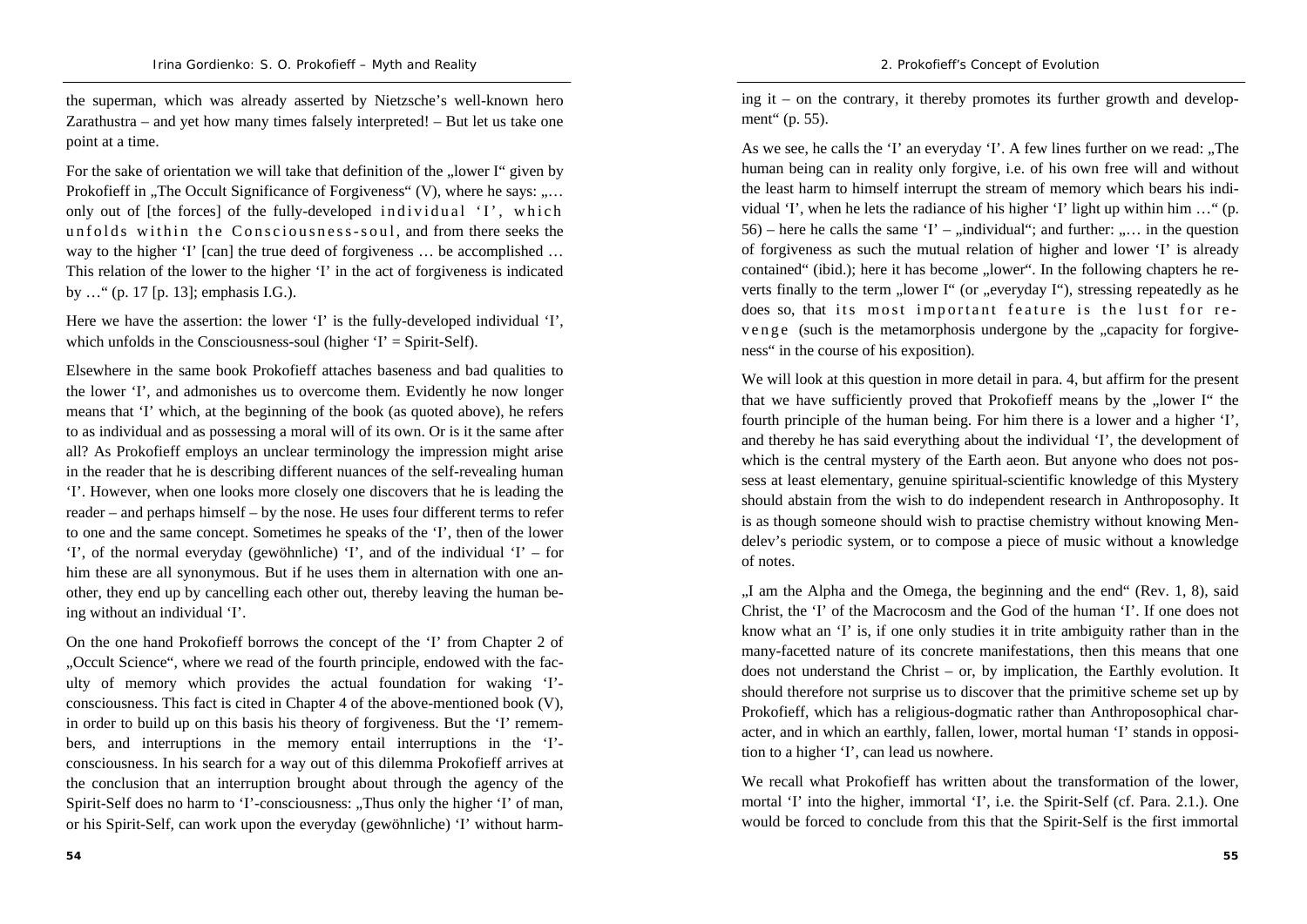member of the human being, while the lower 'I' is mortal – and meanwhile we have discovered the nature of this 'I'. This would mean, according to Prokofieff, that Earthly man, who is a four-membered being, cannot attain individual immortality! From this we conclude that towards the end of the Earth aeon all human beings, with the exception of the few select supermen, will die; contrary to all laws of development these will gain control of the fifth principle, and renounce the fourth. For the sake of these lone and reckless figures – the race of mortal men has toiled and suffered.

Anthroposophy gives us a quite different perspective on individual immortality. According to Rudolf Steiner the 'I', and also in part the astral body of the human being, passes from one incarnation to another. Although the astral body leaves behind a great deal in Kamaloka, it preserves all that has been attained morally, intellectually and aesthetically in a given incarnation. .That which is true progress is held together through the power of the astral body, is carried from one incarnation to the next, and is as it were grafted into the 'I' which passes, as the fundamentally eternal in us, from incarnation to incarnation" (9.10.1911, GA 131). We take note of Prokofieff's attempt to do away with the human 'I', which has always been an obstacle in his path, but in the light of the facts we must admit that, in the absence of any foundation, this attempt is doomed to fail.

But we would like to bring a further argument. In his book "The Spiritual Origins …" (IV), Prokofieff writes entirely in the spirit of his doctrine that the "first of the 'divine' members of the human being" is the Spirit-Self, "which is to descend to Earth (in the  $6<sup>th</sup>$  cultural epoch), and in it there will be a microcosmic reflection of the World-Creator-Spirit" (p. 135). This means that earthly man is mortal and has nothing in him of the Divine. Here we realize that Prokofieff has not read "Occult Science", despite his frequent references to it in the autobiographical essay and a quotation from Chapter 2. For in this very Chapter 2 we read the following: "Here [in the Consciousness-soul] is the 'hidden sanctuary' of the soul. Only a being can seek entry to it, with whom the soul shares a common nature … The God who lives in the human being speaks, when the soul knows itself as 'I'. As the sentient and rational souls live in the outer world, so a third member of the soul is absorbed into the Divine when it comes to a perception of its own essential being … the 'I' is of a single nature and being with the Divine … As the drop is related to the ocean, so is the 'I' related to the Divine. The human being can find a divine element within himself, because

in his deepest, original being he is descended from the Divine … in the Consciousness-soul the true nature of the 'I' is first revealed" (GA 13, p. 67, 69).

Just as Rome denies the spirit of man, but concedes to the soul a few spiritual characteristics, so Prokofieff's spiritualism denies the soul; not the soul as such, but as a revelation of the spiritual and the Divine in the Earthly aeon. Although outwardly they stand in opposition to one another, both directions are pursuing the same distant goal: to lead the human being astray with regard to the true nature of his 'I' and lead him on to a false path of development.

But what are the prospects held out by Prokofieff for the "mortal", fourmembered human being? – To renounce his own will and entrust this to the higher, hierarchical angel being: "For the human being is free only when his will proceeds entirely from his higher 'I', and is led by  $it''(V, p. 122)$ . In other words: "Not I, but the Spirit-Self in me" are the words of St. Paul, revised by Prokofieff in the spirit of Lucifer.

We will not dwell on such obvious details as the question: How can  $\mu$ his will" proceed from something that lies outside him, and what kind of freedom can we speak of in this situation? Now Prokofieff is no friend of logic, but in the case in question not even that is essential. – The Angel of regular development will not accept from man the sacrifice of his will, because He leads to independence, to freedom of will –  $\dots$  owing to the fact that the hierarchy of the Angeloi works into our soul-spiritual being (our 'I' and our astral body), we feel ourselves to be a free personality" – says Rudolf Steiner (7.9.1918, GA 184).

By contrast to this, the Luciferic angels strive to extinguish the 'I' and the individual will in man. In addition they wish to throw him back into earlier conditions, when his actions were inspired from above and he was guided by the hierarchical beings. Concerning those times Rudolf Steiner says: "The human being had no will of his own. What he did was an expression of the divine will. Step by step … we have acquired a will of our own, whose time began about five centuries ago" (GA 26, p. 82). The religious surrender to the higher spiritual being, as preached by Prokofieff, does not correspond to the evolutionary task of the fifth cultural epoch, in which the human being must learn to act "entirely out of his own forces". The state of possession by higher powers resulting

<sup>&</sup>quot;... in our age the higher 'I' of man (Spirit-Self) is borne in the spiritual worlds by the guardian angel" (V, p. 56).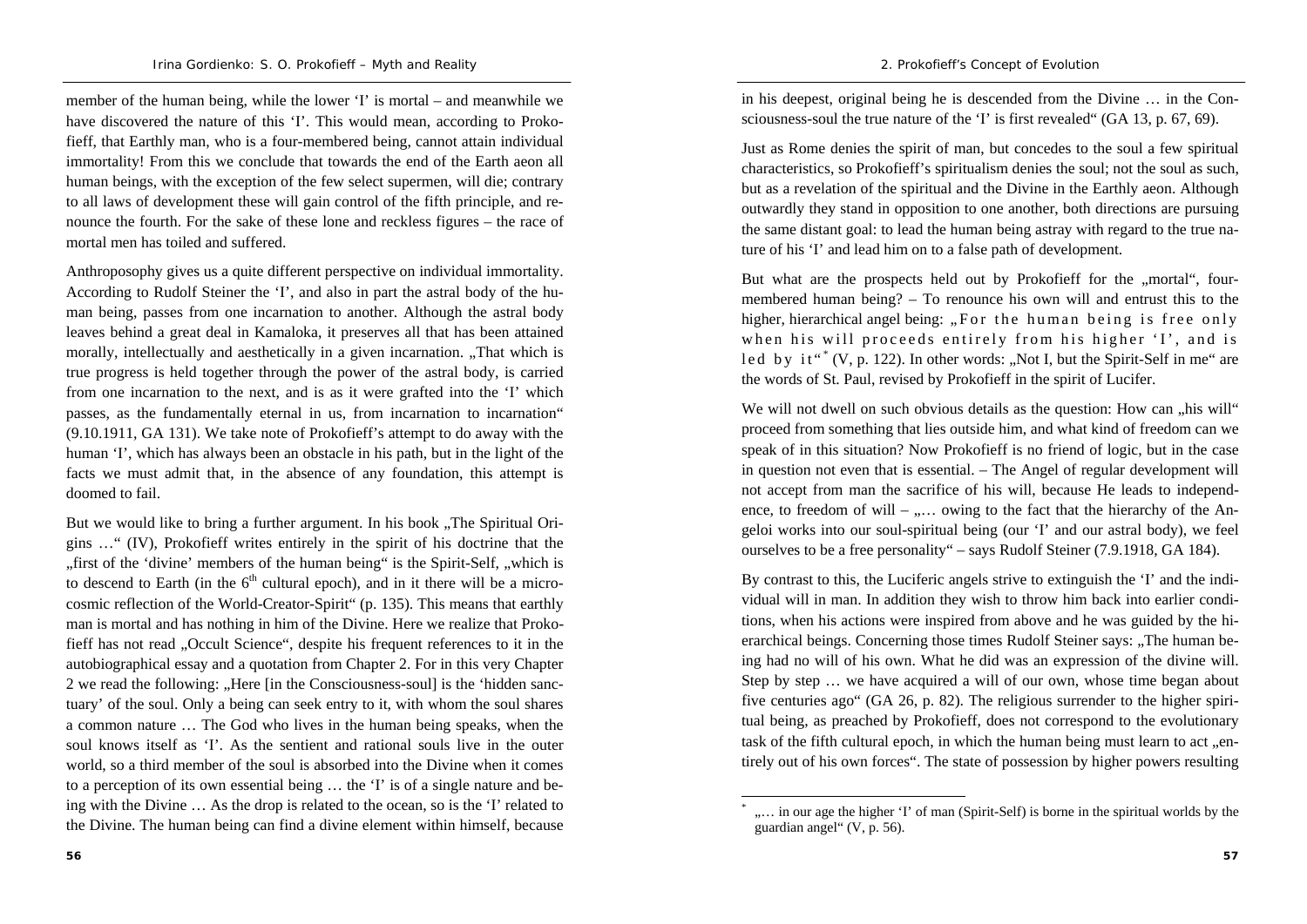*2. Prokofieff's Concept of Evolution* 

from such surrender is not the ideal of human freedom. ..... Everything that the human being encounters in this fifth post-Atlantean period must be tested by the yardstick of human freedom. For if the forces of the human being were to weaken, everything could take a turn for the worst. The human being in this fifth post-Atlantean period is not in a position to be led like a child" (19.11.1917, GA 178).

Through development of the Consciousness-soul the human being gradually acquires the capacity to receive from the Angel (the Spirit-Self) the moral intuitions which can inspire his deeds. "The free thoughts must ... animate (impulsieren) the will, then the human being is free" (17.2.1924, GA 235). But when this is the case, his will proceeds from his own 'I', it is the activity of the 'I' and not of the Angel. Not the denial of the lower 'I' and of one's own will – to which Prokofieff admonishes us in his book of ..The Occult Significance of Forgiveness" – nor the quest for guidance from above, are the task of the  $5<sup>th</sup>$ epoch – quite the contrary: purposeful, conscious work at an all-round development, and that is the strengthening of the 'I'. The renunciation of one's own will is merely the line of least resistance; it means a return to the past, and is thus all too easy a solution. If people were to follow this path, as recommended by Prokofieff, the sixth epoch too would be for them an epoch of retrogression, of the  $\alpha$  abolition of the I".  $\alpha$  In the 5<sup>th</sup> epoch", says Rudolf Steiner,  $\alpha$  human beings have had the task of raising themselves to an 'I'. But this 'I' could be lost again if they were not really to seek it through inner effort" (8.2.1916, GA 166).

We are led precisely in the direction of the "abolition of the I" through this turning of the attention away from the 'I' and the Consciousness-soul towards the Spirit-Self – which Prokofieff is continually preaching. His conception, with respect to the tasks of evolution, is not merely an abstract-theoretical error, but contains a real force of disintegration; for if it were to be accepted it would be a temptation to abandon the path of evolution – to return to group-soul consciousness and "eternal childhood". This statement is confirmed with especial clarity when we consider what Prokofieff says in another of his books  $-$  ., The Spiritual Tasks …" (VIII). Here he asserts that the Folk-soul is the sum of all the guardian angels contained in a given people. The direct conclusion to be drawn from this would be: human beings would have, in the name of freedom, to give up their individual will, and again become group beings who are guided from the spiritual world by the totality of their guardian angels.

## 2.3. Dawn of a Light-filled Future

In this study we have set ourselves the task of analyzing the worst and most striking of Prokofieff's errors. Where he is dealing with the subject of the  $6<sup>th</sup>$ culture epoch we see at first "only" his one-sidedness. But it must be realized that this "only" is relative. "What can most harm a spiritual movement is onesidedness" – says Rudolf Steiner (GA 284, p. 154).

Because in Prokofieff's view the development of the Spirit-Self is, to all intents and purposes, the most important task of the Earth aeon, he focusses his interest on the  $6<sup>th</sup>$  cultural epoch. He proclaims and extols it in every imaginable way. devotes many pages to it with enthusiasm, while the actual tasks of the  $5<sup>th</sup>$  epoch scarcely interest him at all. When he does speak of them, he does so only in general terms and confines himself to a few commonplaces. He manifests a one-sidedness, therefore, in that he regards the  $5<sup>th</sup>$  epoch as being no more than a kind of prelude, a preparation for the sixth; the emphasis of the entire post-Atlantean development is shifted on to the  $6<sup>th</sup>$  epoch, and he sees in it the imminent culmination of the highest strivings of humanity. Moreover, if Prokofieff is to be believed, then not only the  $5<sup>th</sup>$  epoch would be a preparation for the sixth. The deliberate and purposeful preparation for the  $6<sup>th</sup>$  cultural epoch, bypassing the  $5<sup>th</sup>$ , began much earlier. Back in the days of the Mongol-Tartar invasion of Russia – i.e. in the fourth cultural epoch – the people who had suffered death by martyrdom united ..... with those who (already then) are working (this he knows from personal experience) in the supersensible worlds at the preparation of that which is to become earthly reality for mankind as a whole in the  $6<sup>th</sup>$  cultural epoch" (IV, p. 117-118). Even the authors of the old Russian legend of the "City of Kitesh" were well-informed about the  $6<sup>th</sup>$  cultural epoch. Prokofieff claims that they were preparing it consciously. He tells us that  $\dots$ the path to the  $6<sup>th</sup>$  culture-epoch – according to the deep conviction of those in Eastern Europe who had once in spiritual vision, created the Kitesh Legend – can only be found if all human beings succeed in entering the hidden City" (ibid., p. 123).

The present,  $5<sup>th</sup>$ , epoch is characterized by Prokofieff as the epoch which is to prepare the Spirit-Self principle (I, p. 371). He says that already now, or more precisely, since 1879 (ibid., p. 408)  $, \ldots$  the transition from the Consciousnesssoul to the Spirit-Self was to be accomplished (ibid., p. 371); then the goal set for the  $5<sup>th</sup>$  epoch by the divine-spiritual powers who direct Earth-development –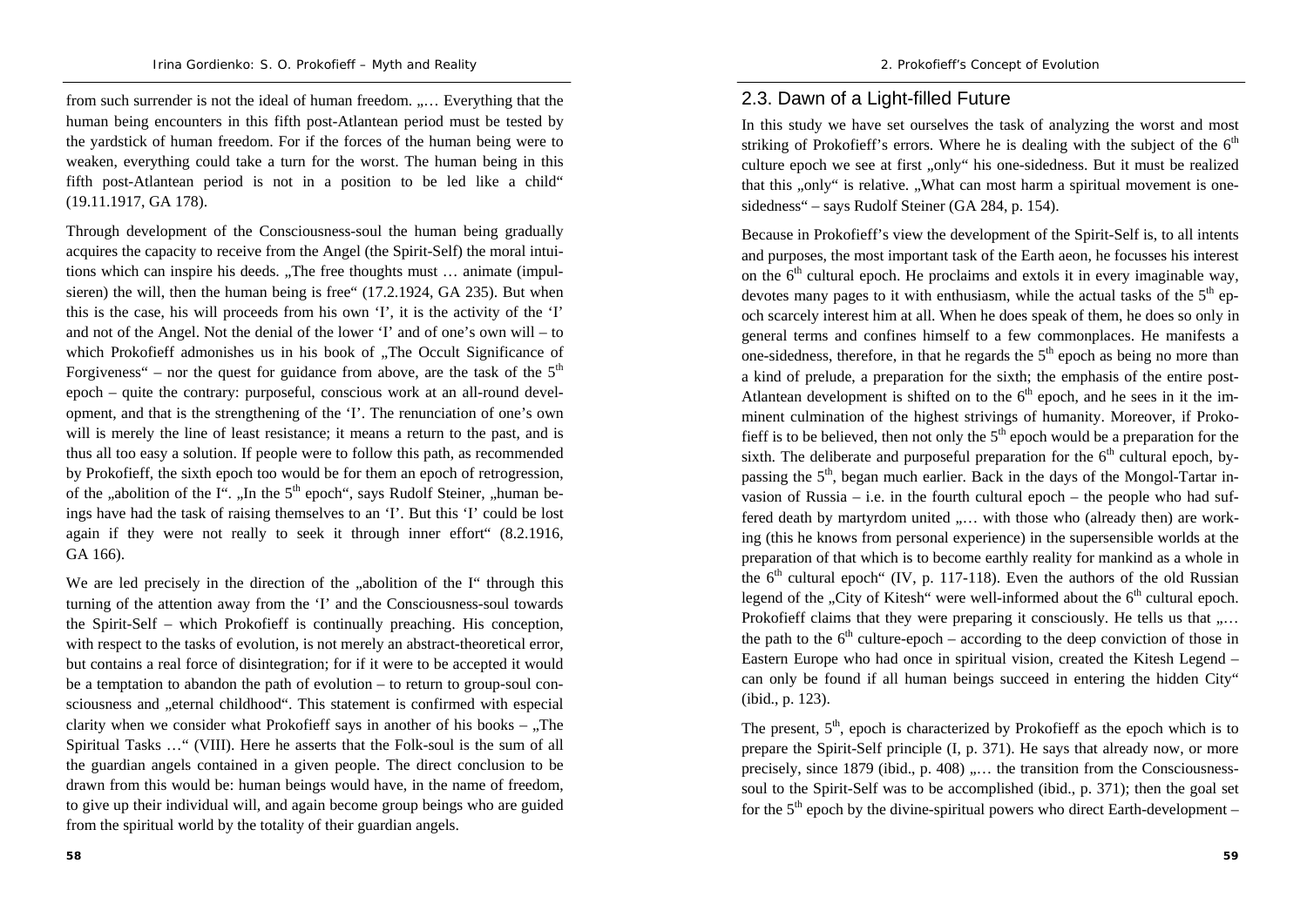the complete spiritualization of the Consciousness-soul – will be attained" (IV, p. 373). Mankind as a whole, starting in our own time, is crossing , the threshold that lies between the highest soul-member [the Consciousness-soul] and the lowest spiritual member [the Spirit-Self]" (V, p. 124 [p. 99]) etc. Prokofieff is especially keen to find, also in the lectures of Rudolf Steiner, indications of "possibilities for preparation" of the Spirit-Self epoch "already in our own time" (V, p. 162). No-one will question that there might exist such a possibility, and there are  $\alpha$ , already in our own time" people who are even preparing the seventh epoch, or to be more precise, a particular aspect of that epoch, namely, the ", war of each against all". The question is, in what way the  $6<sup>th</sup>$  epoch is to be prepared. Is it at all possible, so long as the tasks of the  $5<sup>th</sup>$  epoch are not fulfilled? Rudolf Steiner, in any case, speaks of this with unmistakably clarity: "The summit of the post-Atlantean culture is to be attained already in the  $5<sup>th</sup>$ post-Atlantean cultural epoch. What is to follow in the  $6<sup>th</sup>$  and  $7<sup>th</sup>$  cultural periods will be a development in decline" (15.6.1915, GA 159). We cannot determine precisely what is valid for whom, but for Anthroposophists this is without doubt a basic truth.

But who can explain to us how far Prokofieff's assertion that mankind as a whole is already crossing the threshold between the Consciousness-soul and the Spirit-Self, differs from the ideology of those occult brotherhoods who, through the medium of the most varied outer institutions, wish to impress upon the world the idea that the Age of Aquarius is about to begin?

It is known to us from Anthroposophy that so far only one quarter of the fifth culture-epoch has passed, and that its principal goal will be realized only when, in science and culture, Goetheanism comes to expression, the further development of which will be accompanied by the individual unfolding of the Consciousness-soul in the human being – not by its complete spiritualization – what would there be to spiritualize in this case? Prokofieff sees it quite differently; he says: "The only correct transition can be found to the Spirit-Self when the stage of the spiritualized Consciousness-soul is attained (preceded of necessity by the full development of the rational or mind-soul) – there is no other way" (IV, p. 124). Here he is putting forward a thesis that is true, but which, coming from his pen, sounds untrue. For in the case of Prokofieff this is no more than an abstract phrase. Let us examine it more closely. In his works a concept of the development of the Consciousness-soul as such is entirely lacking. He makes a leap from the rational soul to the spiritualized Consciousness-soul. And what can this Consciousness-soul be, which is to take up the impulse of the Spirit-Self – i.e. that which will only be appropriate in the  $6<sup>th</sup>$ epoch?

In continuous repetition, without sense or content, Prokofieff uses the words "spiritualization of the Consciousness-soul" and prompts us to ask: what is it actually that has to be spiritualized? Rudolf Steiner spoke of the spiritualizing of thin king. This means the development of clearly cognizable ideas and concepts, free of all sense-reality, but which in their unfolding prove capable of grasping a spiritual content. With the help of these the human being can rise from the comprehension of the facts and laws of the physical world to an equally clear and concrete understanding of the laws of the spiritual world. This is a rightful development, an organic component of the Consciousness-soul development in the  $5<sup>th</sup>$  epoch, and it is brought about, not in a religious striving towards the spiritual heights, which we encounter on literally every page of Prokofieff's books, but on the path of a planned and systematic study of spiritual science, and the development of social understanding. He would like to reach over directly from the rational soul of the  $4<sup>th</sup>$  epoch to the completely spiritualized Consciousness-soul of the  $6<sup>th</sup>$  epoch. Such a "flight without stopover" is, however, only possible to a thinking that is far removed from reality.

If, as Prokofieff claims, we are already standing at the threshold of the Spirit-Self epoch, then we would ask what took place in the first quarter of the  $5<sup>th</sup>$  epoch. "The unfolding of materialism", Prokofieff replies. And thus "... the [accumulated] negative karma of materialism so grew in extent … that, as a result of this karma, humanity at the end of the dark period of Kali Yuga in 1899 and at the beginning of the new, light epoch would not be able to fulfil the tasks of the  $5<sup>th</sup>$  post-Atlantean epoch to the degree that was necessary" (IV, p. 378). What attitude are we to adopt, in this case, towards Goetheanism? – we would ask. What do we say about Goethe, Schiller, Hegel, Fichte etc.? What significance do we attach to them?

If we now listen to Prokofieff's answer, we will realize that humanity has started to address the tasks of the  $5<sup>th</sup>$  epoch only now that he, Prokofieff, has begun to proclaim the  $6<sup>th</sup>$  epoch and the ascent to the Spirit-Self. But this is not the main task of the  $5<sup>th</sup>$  epoch; this consists in the strengthening of the 'I'consciousness on a new and higher level, which can only be achieved in the process of development of the Consciousness-soul. For only here "does the 'I'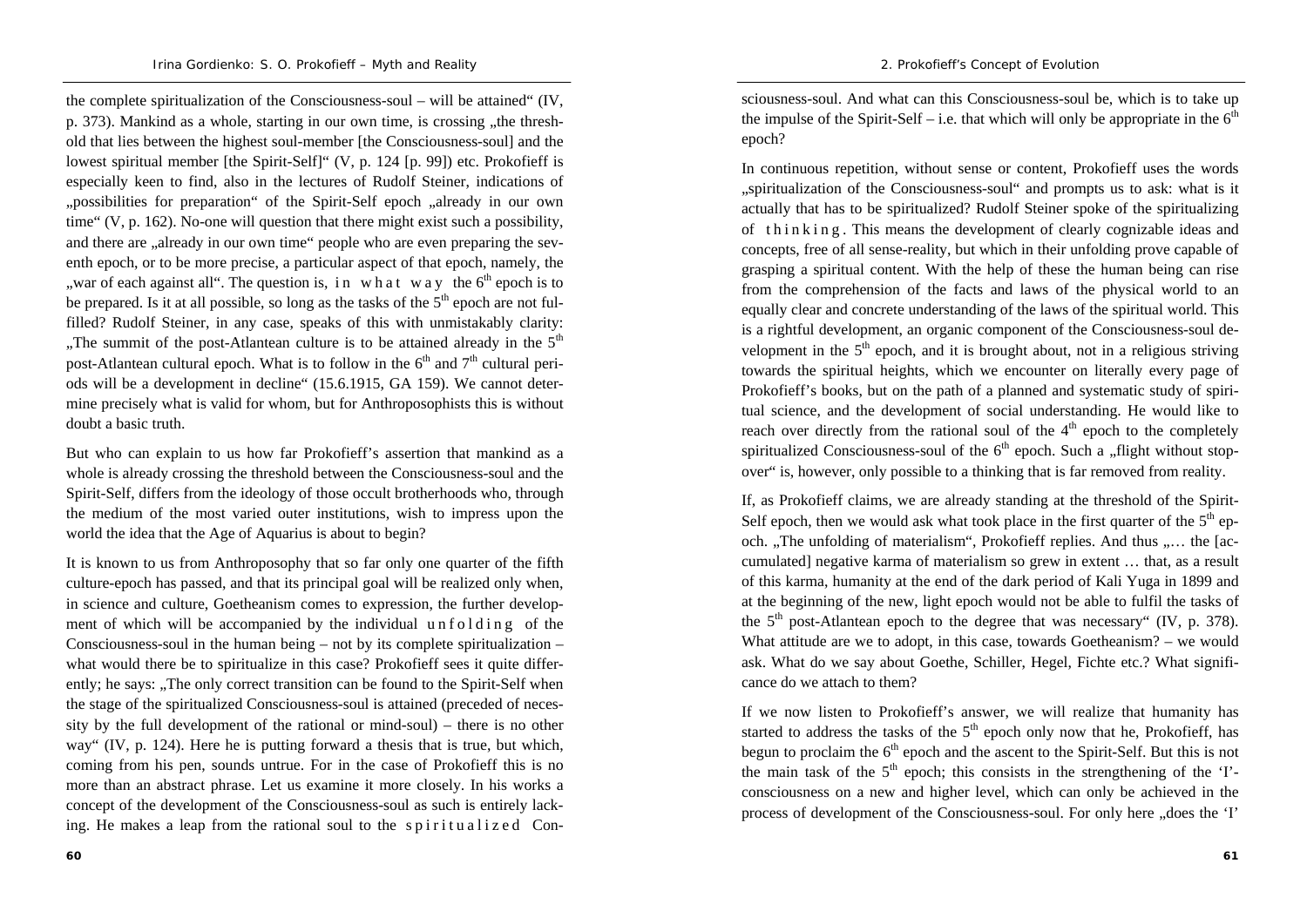become, as it were … pure, can it become fully aware of itself" (8.2.1910, GA 116). This development begins with the elaboration by the human being of an independent thinking. "We cannot develop the Consciousness-soul in the  $5<sup>th</sup>$ post-Atlantean period, without developing the power of understanding"  $(24.10.1920, GA 200)$ . Rudolf Steiner indicates this, and what follows: "The reasoning faculty must, in concrete development in the  $5<sup>th</sup>$  post-Atlantean period, bring the 'I' into the Consciousness-soul" (21.8.1917, GA 176). In our age the required mode of thinking is developed in the process of grasping the laws of the material universe. Equally in accordance with law and in harmony with the task of evolution, the materialistic world-view also comes into its own. It is recognized by the divine-spiritual powers, to whom Prokofieff continually refers. Rudolf Steiner says: "Since the  $16<sup>th</sup>$  century we have a new time-spirit (Zeitgeist). This time-spirit has its own quite definite task. Its task is to add to the earlier impulses of development the entirely materialistic skills (Können) and understanding of the world. This is why the materialistic element in the world has made such great strides since the  $16<sup>th</sup>$  century. We do not therefore need to look upon the materialistic understanding of things as inferior to the earlier mode of understanding, so long as we do not identify with it in a onesided way" (13.5.1915, GA 159).

To identify with something in a way that is not one-sided is a problem which Prokofieff is clearly unable to comes to terms with: thus he identifies with spiritualism. In intellectual development he only sees the negative side, the intellect itself he sees as merely Ahrimanic; the spiritual approach favoured by him – one that is diametrically opposed to the intellect – draws him away from the Earth into the expanses of the cosmos. In order not to come into open confrontation with Rudolf Steiner he recognizes the objective inevitability of the emergence of materialism, but is unable to overcome a deep antipathy towards it, and characterizes it without qualification as the "mass lie" that has been spread most widely and in the most radical way, which sees the physical sense world and its laws as the sole reality and regards everything spiritual – Prokofieff here uses a Marxist expression – as an unreal "superstructure" (IV, p. 378; emphasis S.O.P.).

Here too Prokofieff slips up, confusing the sociological teaching of Marx, his ", h i s t o r i c a l materialism" which speaks of "basis" and "superstructure", with the natural-scientific materialistic view of the world. But within the context of this world-view (which, incidentally, was inspired by the brotherhood of

Christian Rosenkreutz), a natural science has developed that is entirely valid in its own sphere, and whose profound knowledge in the realm of sense-reality can in no way be spoken of as a "mass-lie". It did not occur to Prokofieff with his militant spiritualism, that "through the course of four centuries the best training for spirituality was that which forced human beings into naturalscientific thinking" (1.6.1913, GA 146). Materialism is not a lie, although it is mistaken with regard to the world-order. Thus Rudolf Steiner warned the Anthroposophists: "Materialism cannot be refuted" (5.5.1923, GA 225).

The tasks of the  $5<sup>th</sup>$  epoch were taken hold of before our own time. The rightful development of the Consciousness-soul in the  $5<sup>th</sup>$  epoch depends upon the attainment of two faculties in the human being. One is a really pure perception of the sense-world – a task fulfilled by Goetheanism. The other is characterized by Rudolf Steiner as the capacity for "free imaginations, within which one moves as freely as one otherwise moves only in one's power of understanding". To this we are led by spiritual science (17.9.1916, GA 171).

For Goetheanism Prokofieff shows no interest. He appears, at least so far as the fruits of his own research are concerned, to have no idea of the existence of a spiritual-scientific method which fosters the development of free imaginations. He loses sight of the Consciousness-soul altogether. It separates into two extremes – one that is spiritualized, and one that is demonized (through materialism) (IV, p. 126), similar to the 'I' which he loses in the unresolved dualism of lower and higher 'I'.

Pushing with his oar from this unsteady dual ground he steers towards the  $6<sup>th</sup>$ culture epoch, where "the light of an early dawn" shines towards him "from the depths of an as yet indistinct future" (ibid., p. 125). And what rises before him from that "indistinct" but unquestionably shining future, on whose threshold he already stands? He repeats it again and again: "the conscious connection of an ever growing number of people with the Sophia realm" (ibid., p. 134); the opening up of the possibility of finding the way to the cosmic sphere of Maria-Sophia (ibid., p. 139), etc. But why the c o s m i c sphere? In the statements of Rudolf Steiner quoted by Prokofieff in support of his claims there is no mention of ..cosmos".

The Gospel of St. John tells how Christ, when he saw his mother standing with John before the cross – according to Rudolf Steiner she was the bearer of the divine wisdom, the Sophia – says to his mother:  $\sqrt{N}$  Woman, behold your son.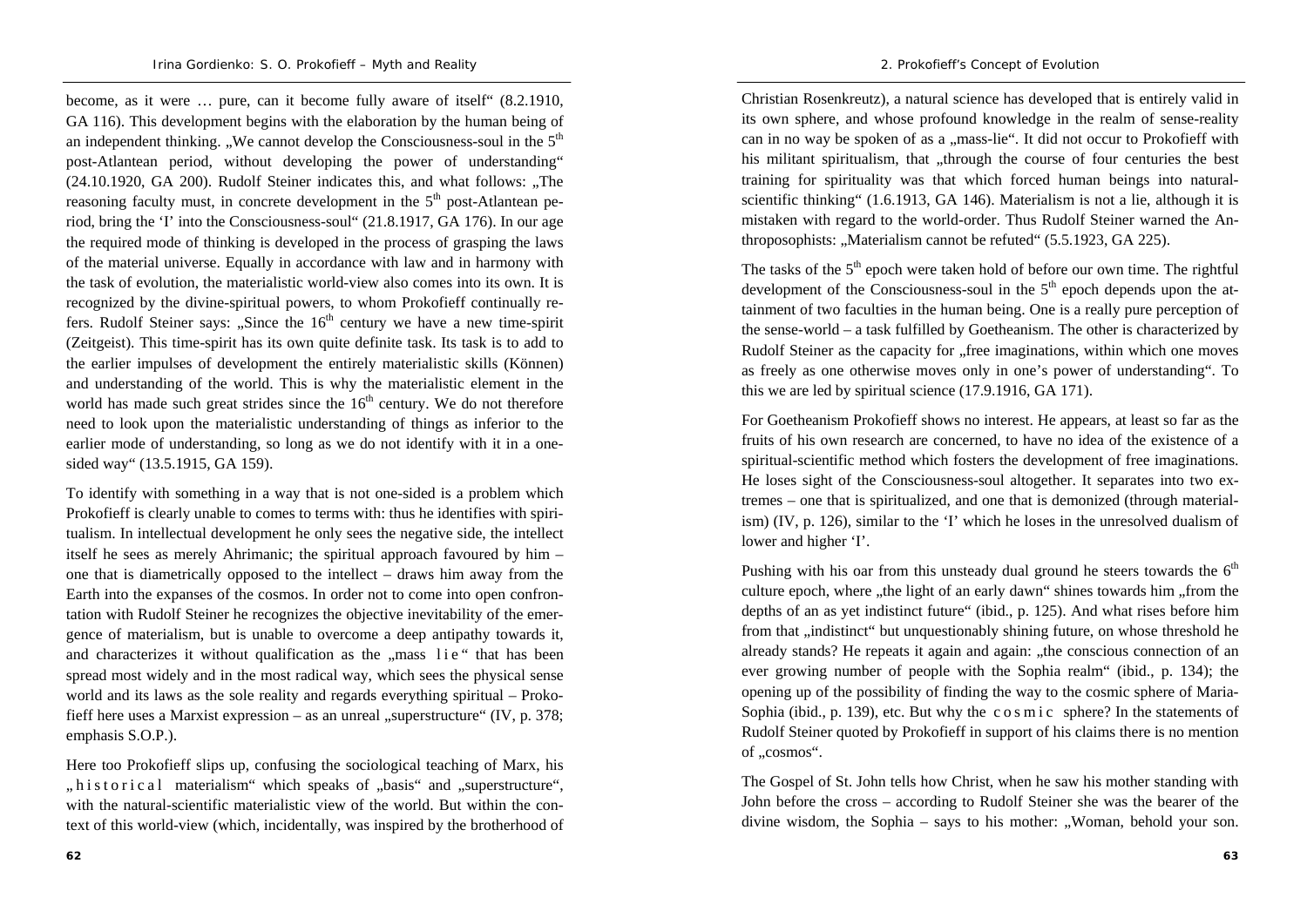And then he spoke to the disciple: Behold your mother. And from that hour the disciple took her to him" (John 19, 26-27). Have these words no significance for Prokofieff? Only in the distant  $6<sup>th</sup>$  epoch, he maintains, will  $\ldots$  for the first time in the entire Earth development the possibility be given [to the forces of the cosmic Sophia] to incarnate on the Earth" (IV, p. 94). And only then will the Christ impulse work within humanity with the help and by means of the cosmic Sophia forces" (ibid.). With blind persistence Prokofieff continues to search for wisdom, as in pre-Christian antiquity, out in the cosmos.

Knowledge of the truth is, from Prokofieff's standpoint, the same as ...consciously uniting with the Sophia sphere" (ibid., p. 133). – Only after the triumphal union of all mankind with  $\ldots$  the cosmic sphere of the Sophia" in the  $6<sup>th</sup>$ epoch will the possibility be given to know the truth. For this reason not only materialism but much more agreeable things too – nearly everything, in fact, which our time has brought forth, however hard one may try to find an exception, will in the end prove to be lies, whether of a collective or an individual nature. Perhaps it is just because Prokofieff is initiated into this shattering secret, that he is so lax in the question of the truthfulness of his own literary creations, which aim to meet one requirement only: namely, that they should sound sublimely lofty, and encourage people to direct their gaze into the light-filled future and thus forget the present as far as possible.

 The truth is that, with the coming of Christ, the divine wisdom also descended to the Earth and drew close to man. The entire situation of human knowledge changed decidedly for the better, and it is unfortunate that Prokofieff has not been able to realize this. Because the "Fall into sin" stands in a connection with knowledge, it is through knowledge that it will be overcome. However, this task of the overcoming of the "Fall" by way of knowledge must be fulfilled, not by the  $6<sup>th</sup>$  post-Atlantean epoch, but by the  $5<sup>th</sup>$ , through spiritual science.

A mighty impulse of ascent to a spiritual – but now individualized – wisdom took place through the Mystery of Golgotha, already in the  $4<sup>th</sup>$  cultural epoch. Rudolf Steiner says that the initiates of pre-Christian times, although they could penetrate into the spiritual worlds,  $\mathcal{L}$ , [had] within [their own] 'I'  $\ldots$  no ability to judge, no understanding of, the higher worlds … With all the forces belonging to the 'I', the human being before the Mystery of Golgotha was unable to unite with the spiritual worlds. This was the secret that was to be made clear to people through the Baptism by John, that the time had now come where the heav-

enly kingdoms should radiate down into the 'I', should come right down to the 'I', the earthly 'I'" (21.9.1912, GA 139). This secret has not become clear to Prokofieff. He does not see how the Christ impulse is active in the development of the  $4<sup>th</sup>$  and  $5<sup>th</sup>$  epochs, how individual human wisdom gradually matures, stage by stage, in these cultures. In his view of things everything of the highest and best strives across into the  $6<sup>th</sup>$  epoch – including knowledge of the truth and the experience of freedom.

". You will know the truth, and the truth will set you free" (John 8, 32). These words of Christ are quoted by Prokofieff, with the following commentary: "And this means that knowledge of the truth (emphasis S.O.P.) or, what is the same (emphasis I.G.), the conscious union with the Sophia-sphere, so purifies and spiritualizes the Consciousness-soul, that the human being becomes able really to experience within himself the impulse of freedom, which always has a moral character" (IV, p. 133). Thus he tries to give reinforcement to his own fixed idea by quoting the texts of Holy Scripture and making use of the circumstance that no-one will dare to call this in question. And there is scarcely anyone able to unravel the demagogical subtleties into which these texts are woven, for we have here to do, not with logical errors, but with an absence of logic, an accumulation of arbitrary associations which he succeeds in bringing together only in an external fashion, with the aid of grammar and of easily-overlooked expressions such as .what is the same thing"; the assertion thus takes on the appearance of being obvious and universally recognized. This is one of the simple but highly effective means used by Prokofieff to fool the reader. Thus we find him skilfully combining quotations from the Gospel with statements of Rudolf Steiner, and thereby subtly suggesting to the reader that human beings will have to wait for knowledge of the truth, and thus for an experience of the impulse of freedom, and finally for the founding of communities according to the principle of ethical individualism! – until the  $6<sup>th</sup>$  epoch, in order then to unite themselves with the sphere of the Sophia (ibid., e.g. p. 133). And this entire construction is supported on a single  $, hook$ " – the expression  $,$  the same".

Knowledge of the truth enables us to become free. But to be free is not identical with the experiencing of the impulse to freedom. Coming to know the truth (and also becoming free) is a complex process which unfolds in the course of time and is connected inseparably with the course of human evolution, and does not begin and end simultaneously with the outpouring of the . Water of cosmic